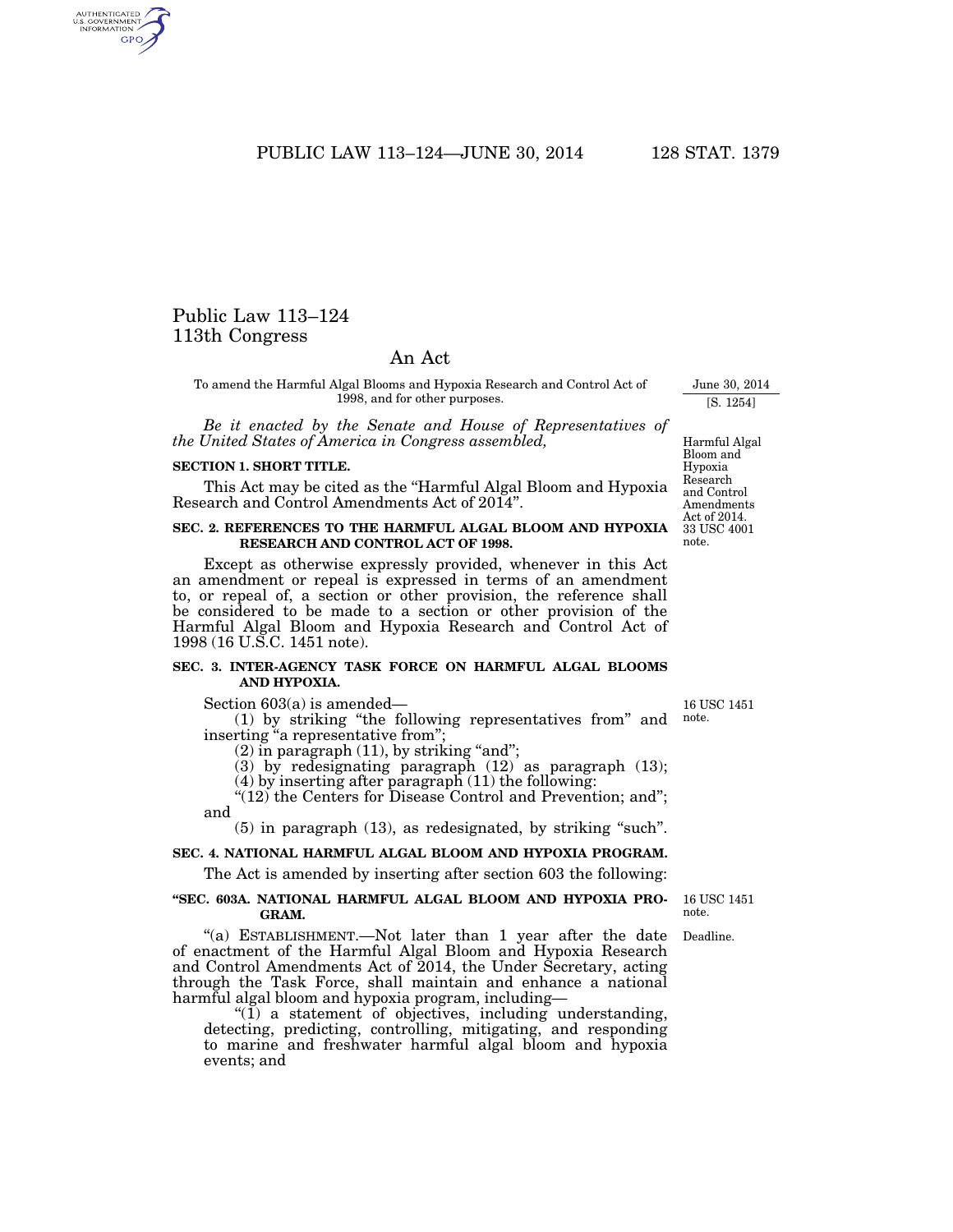$(2)$  the comprehensive research plan and action strategy under section 603B.

''(b) PERIODIC REVISION.—The Task Force shall periodically review and revise the Program, as necessary.

''(c) TASK FORCE FUNCTIONS.—The Task Force shall—

 $(1)$  coordinate interagency review of the objectives and activities of the Program;

 $(2)$  expedite the interagency review process by ensuring timely review and dispersal of required reports and assessments under this title;

''(3) support the implementation of the Action Strategy, including the coordination and integration of the research of all Federal programs, including ocean and Great Lakes science and management programs and centers, that address the chemical, biological, and physical components of marine and freshwater harmful algal blooms and hypoxia;

''(4) support the development of institutional mechanisms and financial instruments to further the objectives and activities of the Program;

''(5) review the Program's distribution of Federal funding to address the objectives and activities of the Program;

''(6) promote the development of new technologies for predicting, monitoring, and mitigating harmful algal bloom and hypoxia conditions; and

 $\degree$ (7) establish such interagency working groups as it considers necessary.

''(d) LEAD FEDERAL AGENCY.—Except as provided in subsection (h), the National Oceanic and Atmospheric Administration shall have primary responsibility for administering the Program.

''(e) PROGRAM DUTIES.—In administering the Program, the Under Secretary shall—

''(1) promote the Program;

" $(2)$  prepare work and spending plans for implementing the research and activities identified under the Action Strategy;

''(3) administer peer-reviewed, merit-based, competitive grant funding—

''(A) to maintain and enhance baseline monitoring programs established by the Program;

''(B) to support the projects maintained and established by the Program; and

 $C$  to address the research and management needs and priorities identified in the Action Strategy;

"(4) coordinate with and work cooperatively with regional, State, tribal, and local government agencies and programs that address marine and freshwater harmful algal blooms and hypoxia;

 $(5)$  coordinate with the Secretary of State to support international efforts on marine and freshwater harmful algal bloom and hypoxia information sharing, research, prediction, mitigation, control, and response activities;

''(6) identify additional research, development, and demonstration needs and priorities relating to monitoring, prevention, control, mitigation, and response to marine and freshwater harmful algal blooms and hypoxia, including methods and technologies to protect the ecosystems affected by marine and freshwater harmful algal blooms and hypoxia;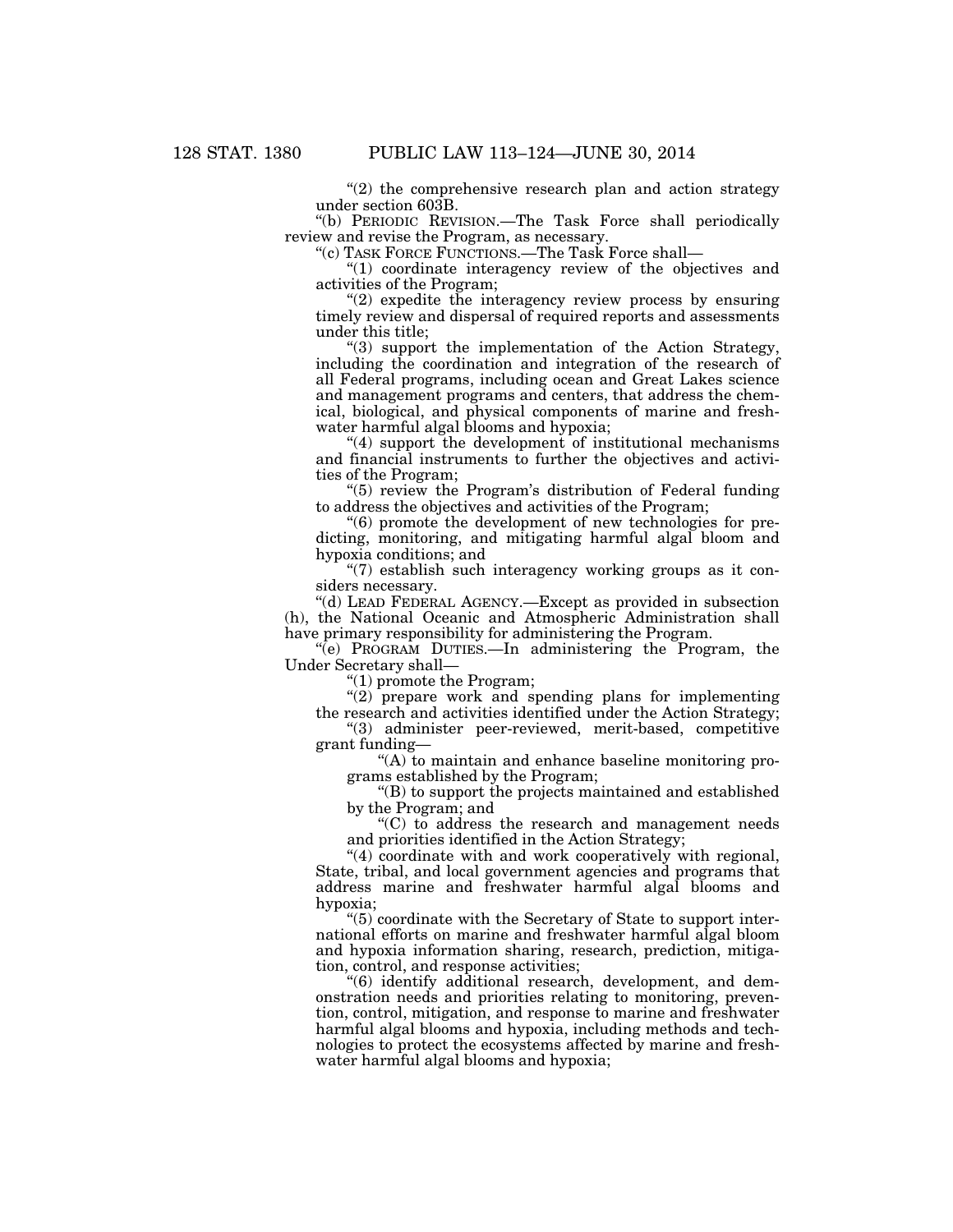''(7) integrate, coordinate, and augment existing education programs to improve public understanding and awareness of the causes, impacts, and mitigation efforts for marine and freshwater harmful algal blooms and hypoxia;

''(8) facilitate and provide resources to train State and local coastal and water resource managers in the methods and technologies for monitoring, preventing, controlling, and mitigating marine and freshwater harmful algal blooms and hypoxia;

''(9) support regional efforts to control and mitigate outbreaks through—

''(A) communication of the contents of the Action Strategy and maintenance of online data portals for other information about harmful algal blooms and hypoxia to State, tribal, and local stakeholders; and

''(B) overseeing the development, review, and periodic updating of the Action Strategy;

"(10) convene at least 1 meeting of the Task Force each year; and

 $*(11)$  perform such other tasks as may be delegated by the Task Force.

''(f) NATIONAL OCEANIC AND ATMOSPHERIC ADMINISTRATION ACTIVITIES.—The Under Secretary shall—

 $''(1)$  maintain and enhance the existing competitive programs at the National Oceanic and Atmospheric Administration relating to harmful algal blooms and hypoxia;

''(2) carry out marine and Great Lakes harmful algal bloom and hypoxia events response activities;

 $\cdot$ (3) develop and enhance, including with respect to infrastructure as necessary, critical observations, monitoring, modeling, data management, information dissemination, and operational forecasts relevant to harmful algal blooms and hypoxia events;

 $''(4)$  enhance communication and coordination among Federal agencies carrying out marine and freshwater harmful algal bloom and hypoxia activities and research;

 $(5)$  to the greatest extent practicable, leverage existing resources and expertise available from local research universities and institutions; and

''(6) increase the availability to appropriate public and private entities of—

''(A) analytical facilities and technologies;

''(B) operational forecasts; and

''(C) reference and research materials.

"(g) COOPERATIVE EFFORTS.—The Under Secretary shall work cooperatively and avoid duplication of effort with other offices, centers, and programs within the National Oceanic and Atmospheric Administration, other agencies on the Task Force, and States, tribes, and nongovernmental organizations concerned with marine and freshwater issues to coordinate harmful algal bloom and hypoxia (and related) activities and research.

''(h) FRESHWATER.—With respect to the freshwater aspects of the Program, the Administrator, through the Task Force, shall carry out the duties otherwise assigned to the Under Secretary under this section, except the activities described in subsection (f).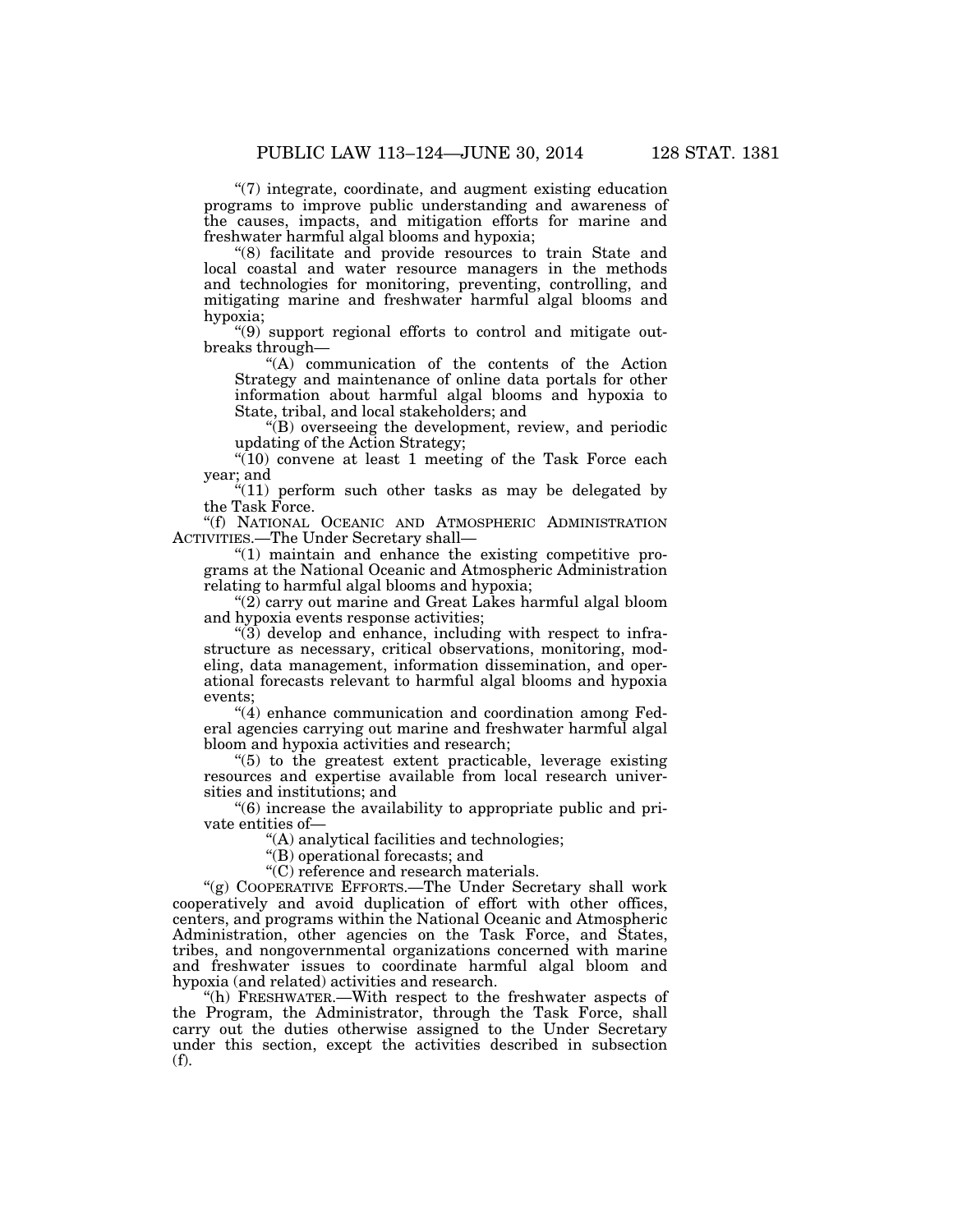''(1) PARTICIPATION.—The Administrator's participation under this section shall include—

''(A) research on the ecology and impacts of freshwater harmful algal blooms; and

''(B) forecasting and monitoring of and event response to freshwater harmful algal blooms in lakes, rivers, estuaries (including their tributaries), and reservoirs.

''(2) NONDUPLICATION.—The Administrator shall ensure that activities carried out under this title focus on new approaches to addressing freshwater harmful algal blooms and are not duplicative of existing research and development programs authorized by this title or any other law.

Compliance.

"(i) INTEGRATED COASTAL AND OCEAN OBSERVATION SYSTEM.— The collection of monitoring and observation data under this title shall comply with all data standards and protocols developed pursuant to the Integrated Coastal and Ocean Observation System Act of 2009 (33 U.S.C. 3601 et seq.). Such data shall be made available through the system established under that Act.''.

## **SEC. 5. COMPREHENSIVE RESEARCH PLAN AND ACTION STRATEGY.**

The Act, as amended by section 4 of this Act, is further amended by inserting after section 603A the following:

## **''SEC. 603B. COMPREHENSIVE RESEARCH PLAN AND ACTION STRATEGY.**

"(a) IN GENERAL.—Not later than 1 year after the date of enactment of the Harmful Algal Bloom and Hypoxia Research and Control Amendments Act of 2014, the Under Secretary, through the Task Force, shall develop and submit to Congress a comprehensive research plan and action strategy to address marine and freshwater harmful algal blooms and hypoxia. The Action Strategy shall identify—

" $(1)$  the specific activities to be carried out by the Program and the timeline for carrying out those activities;

"(2) the roles and responsibilities of each Federal agency in the Task Force in carrying out the activities under paragraph (1); and

"(3) the appropriate regions and subregions requiring specific research and activities to address harmful algal blooms and hypoxia.

''(b) REGIONAL FOCUS.—The regional and subregional parts of the Action Strategy shall identify—

"(1) regional priorities for ecological, economic, and social research on issues related to the impacts of harmful algal blooms and hypoxia;

"(2) research, development, and demonstration activities needed to develop and advance technologies and techniques for minimizing the occurrence of harmful algal blooms and hypoxia and improving capabilities to detect, predict, monitor, control, mitigate, respond to, and remediate harmful algal blooms and hypoxia;

''(3) ways to reduce the duration and intensity of harmful algal blooms and hypoxia, including deployment of response technologies in a timely manner;

"(4) research and methods to address human health dimensions of harmful algal blooms and hypoxia;

16 USC 1451 note.

Deadline. Plan.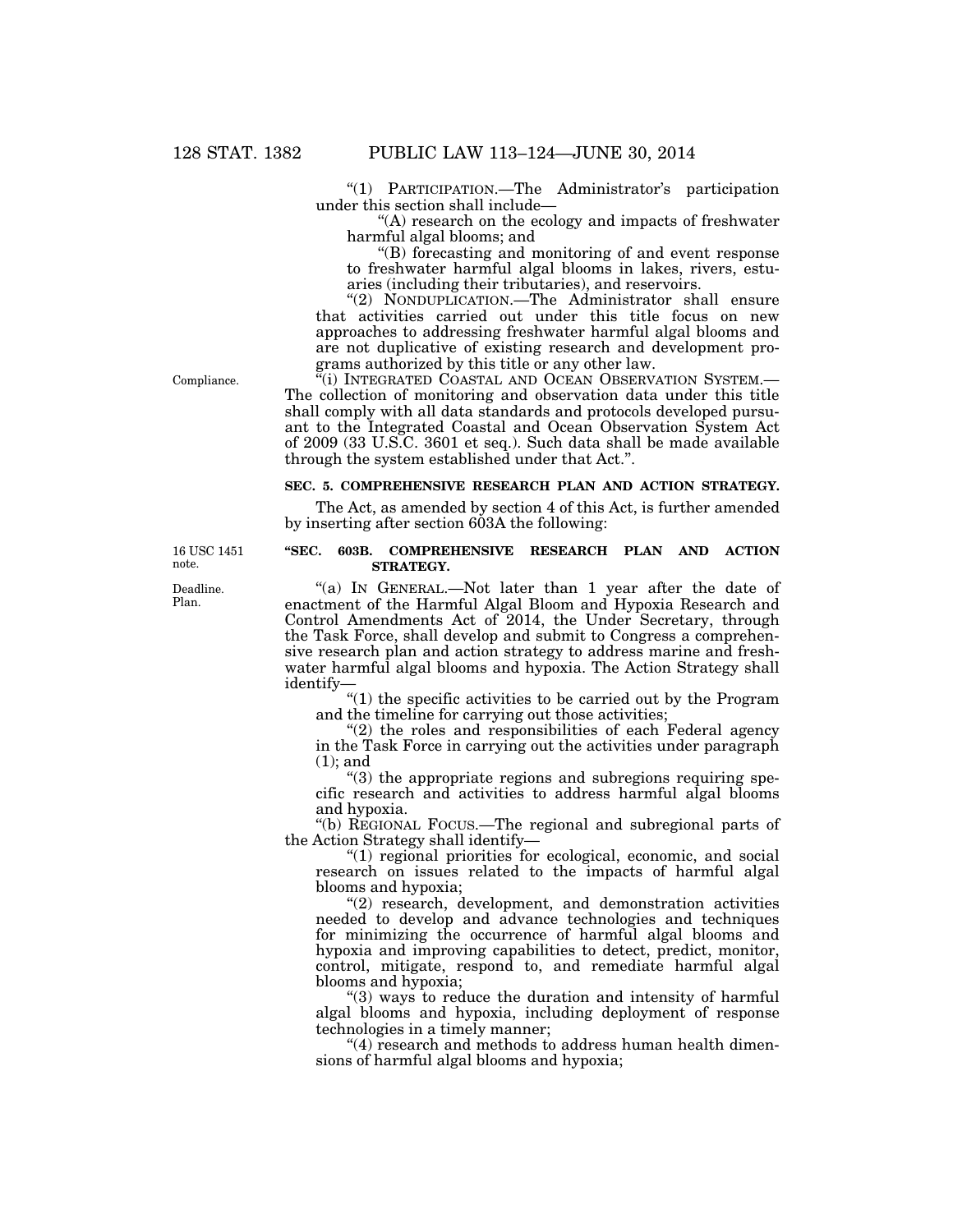''(5) mechanisms, including the potential costs and benefits of those mechanisms, to protect ecosystems that may be or have been affected by harmful algal bloom and hypoxia events;

''(6) mechanisms by which data, information, and products may be transferred between the Program and the State, tribal, and local governments and research entities;

''(7) communication and information dissemination methods that State, tribal, and local governments may undertake to educate and inform the public concerning harmful algal blooms and hypoxia; and

 $(8)$  roles that Federal agencies may have to assist in the implementation of the Action Strategy, including efforts to support local and regional scientific assessments under section  $603(e)$ .

''(c) UTILIZING AVAILABLE STUDIES AND INFORMATION.—In developing the Action Strategy, the Under Secretary shall utilize existing research, assessments, reports, and program activities, including—

 $\sqrt[4]{(1)}$  those carried out under existing law; and

 $'(2)$  other relevant peer-reviewed and published sources. "(d) DEVELOPMENT OF THE ACTION STRATEGY.—In developing the Action Strategy, the Under Secretary shall, as appropriate— ''(1) coordinate with—

''(A) State coastal management and planning officials;

''(B) tribal resource management officials; and

''(C) water management and watershed officials from both coastal States and noncoastal States with water sources that drain into water bodies affected by harmful algal blooms and hypoxia; and

 $\H$ "(2) consult with-

''(A) public health officials;

''(B) emergency management officials;

"(C) science and technology development institutions; ''(D) economists;

''(E) industries and businesses affected by marine and freshwater harmful algal blooms and hypoxia;

''(F) scientists with expertise concerning harmful algal blooms or hypoxia from academic or research institutions; and

''(G) other stakeholders.

''(e) FEDERAL REGISTER.—The Under Secretary shall publish the Action Strategy in the Federal Register.

''(f) PERIODIC REVISION.—The Under Secretary, in coordination Review. and consultation with the individuals and entities under subsection (d), shall periodically review and revise the Action Strategy prepared under this section, as necessary.''.

#### **SEC. 6. REPORTING.**

Section 603 is amended by adding at the end the following: ''(j) REPORT.—Not later than 2 years after the date the Action Strategy is submitted under section 603B, the Under Secretary shall submit a report to Congress that describes—

" $(1)$  the proceedings of the annual Task Force meetings;

 $\hat{C}(2)$  the activities carried out under the Program, including the regional and subregional parts of the Action Strategy;

 $(3)$  the budget related to the activities under paragraph (2);

Consultation.

16 USC 1451

note.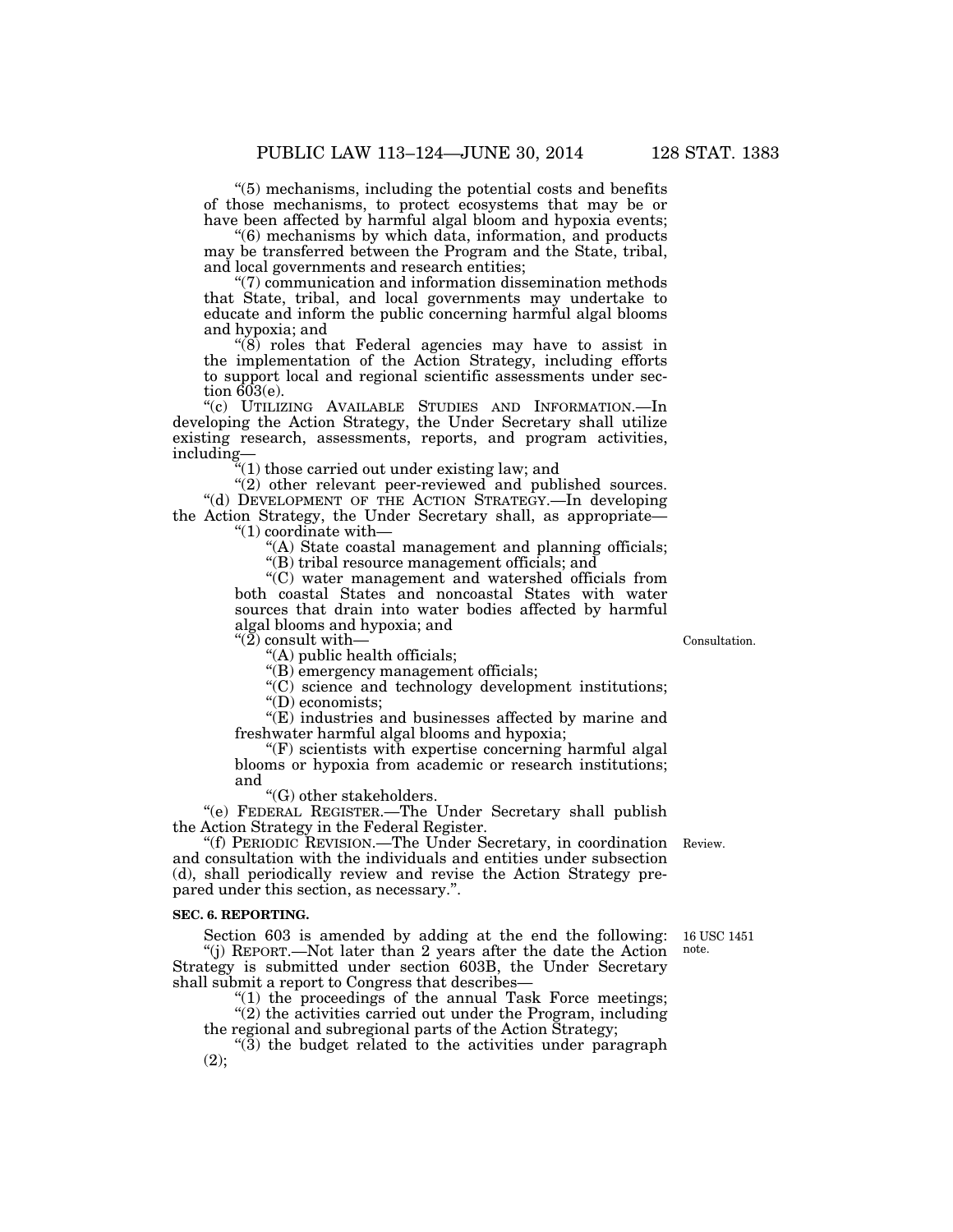''(4) the progress made on implementing the Action Strategy; and

 $(5)$  any need to revise or terminate research and activities under the Program.''.

#### **SEC. 7. NORTHERN GULF OF MEXICO HYPOXIA.**

16 USC 1451 note.

Section 604 is amended to read as follows:

## **''SEC. 604. NORTHERN GULF OF MEXICO HYPOXIA.**

''(a) INITIAL PROGRESS REPORTS.—Beginning not later than 12 months after the date of enactment of the Harmful Algal Bloom and Hypoxia Research and Control Amendments Act of 2014, and biennially thereafter, the Administrator, through the Mississippi River/Gulf of Mexico Watershed Nutrient Task Force, shall submit a progress report to the appropriate congressional committees and the President that describes the progress made by activities directed by the Mississippi River/Gulf of Mexico Watershed Nutrient Task Force and carried out or funded by the Environmental Protection Agency and other State and Federal partners toward attainment of the goals of the Gulf Hypoxia Action Plan 2008.

" $(b)$  CONTENTS.—Each report required under this section shall—

"(1) assess the progress made toward nutrient load reductions, the response of the hypoxic zone and water quality throughout the Mississippi/Atchafalaya River Basin, and the economic and social effects;

''(2) evaluate lessons learned; and

''(3) recommend appropriate actions to continue to implement or, if necessary, revise the strategy set forth in the Gulf Hypoxia Action Plan 2008.''.

#### **SEC. 8. GREAT LAKES HYPOXIA AND HARMFUL ALGAL BLOOMS.**

Section 605 is amended to read as follows:

#### **''SEC. 605. GREAT LAKES HYPOXIA AND HARMFUL ALGAL BLOOMS.**

"(a) INTEGRATED ASSESSMENT.—Not later than 18 months after the date of enactment of the Harmful Algal Bloom and Hypoxia Research and Control Amendments Act of 2014, the Task Force, in accordance with the authority under section 603, shall complete and submit to the Congress and the President an integrated assessment that examines the causes, consequences, and approaches to reduce hypoxia and harmful algal blooms in the Great Lakes, including the status of and gaps within current research, monitoring, management, prevention, response, and control activities by—

''(1) Federal agencies;

''(2) State agencies;

''(3) regional research consortia;

"(4) academia;

''(5) private industry; and

''(6) nongovernmental organizations.

''(b) PLAN.—

''(1) IN GENERAL.—Not later than 2 years after the date of enactment of the Harmful Algal Bloom and Hypoxia Research and Control Amendments Act of 2014, the Task Force shall develop and submit to the Congress a plan, based on the integrated assessment under subsection (a), for reducing, mitigating, and controlling hypoxia and harmful algal blooms in the Great Lakes.

16 USC 1451 note.

Deadline.

Deadline.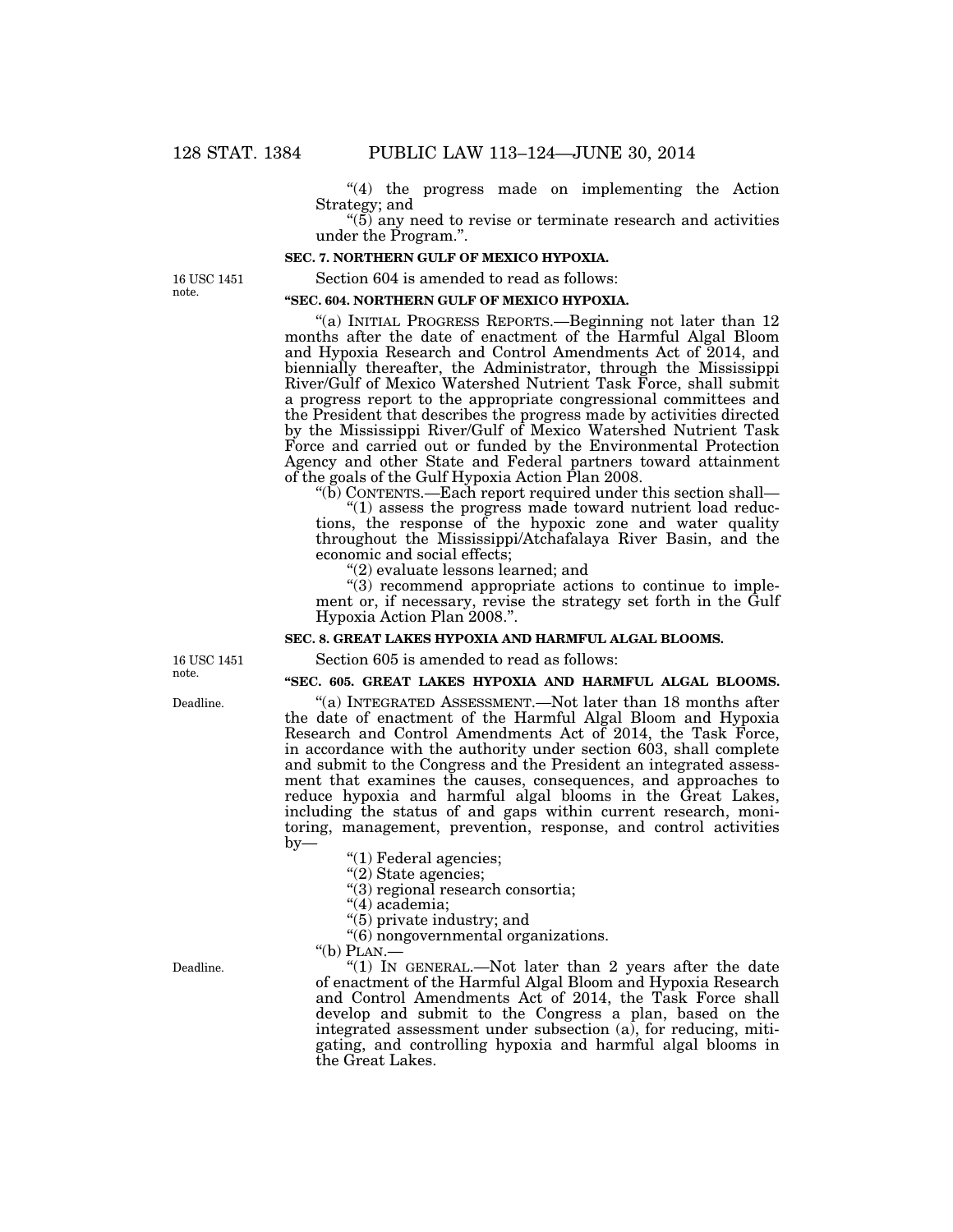''(2) CONTENTS.—The plan shall—

"(A) address the monitoring needs identified in the integrated assessment under subsection (a);

''(B) develop a timeline and budgetary requirements for deployment of future assets;

''(C) identify requirements for the development and verification of Great Lakes hypoxia and harmful algal bloom models, including—

''(i) all assumptions built into the models; and

"(ii) data quality methods used to ensure the best available data are utilized; and

''(D) describe efforts to improve the assessment of the impacts of hypoxia and harmful algal blooms by—

''(i) characterizing current and past biological conditions in ecosystems affected by hypoxia and harmful algal blooms; and

''(ii) quantifying effects, including economic effects, at the population and community levels.

''(3) REQUIREMENTS.—In developing the plan, the Task Force shall—

''(A) coordinate with State and local governments;

''(B) consult with representatives from academic, agricultural, industry, and other stakeholder groups, including relevant Canadian agencies;

''(C) ensure that the plan complements and does not duplicate activities conducted by other Federal or State agencies;

''(D) identify critical research for reducing, mitigating, and controlling hypoxia events and their effects;

''(E) evaluate cost-effective, incentive-based partnership approaches;

"(F) ensure that the plan is technically sound and cost effective;

''(G) utilize existing research, assessments, reports, and program activities;

''(H) publish a summary of the proposed plan in the Federal Register at least 180 days prior to submitting the completed plan to Congress; and

''(I) after submitting the completed plan to Congress, provide biennial progress reports on the activities toward achieving the objectives of the plan.''.

#### **SEC. 9. APPLICATION WITH OTHER LAWS.**

The Act is amended by adding after section 606 the following: **''SEC. 607. EFFECT ON OTHER FEDERAL AUTHORITY.** 

''(a) AUTHORITY PRESERVED.—Nothing in this title supersedes or limits the authority of any agency to carry out its responsibilities and missions under other laws.

''(b) REGULATORY AUTHORITY.—Nothing in this title may be construed as establishing new regulatory authority for any agency.''.

## **SEC. 10. DEFINITIONS; CONFORMING AMENDMENT.**

(a) IN GENERAL.—The Act, as amended by section 9 of this Act, is further amended by adding after section 607 the following: **''SEC. 608. DEFINITIONS.** 

''In this title:

16 USC 1451

Federal Register, publication.

Reports.

16 USC 1451 note.

Consultation.

note.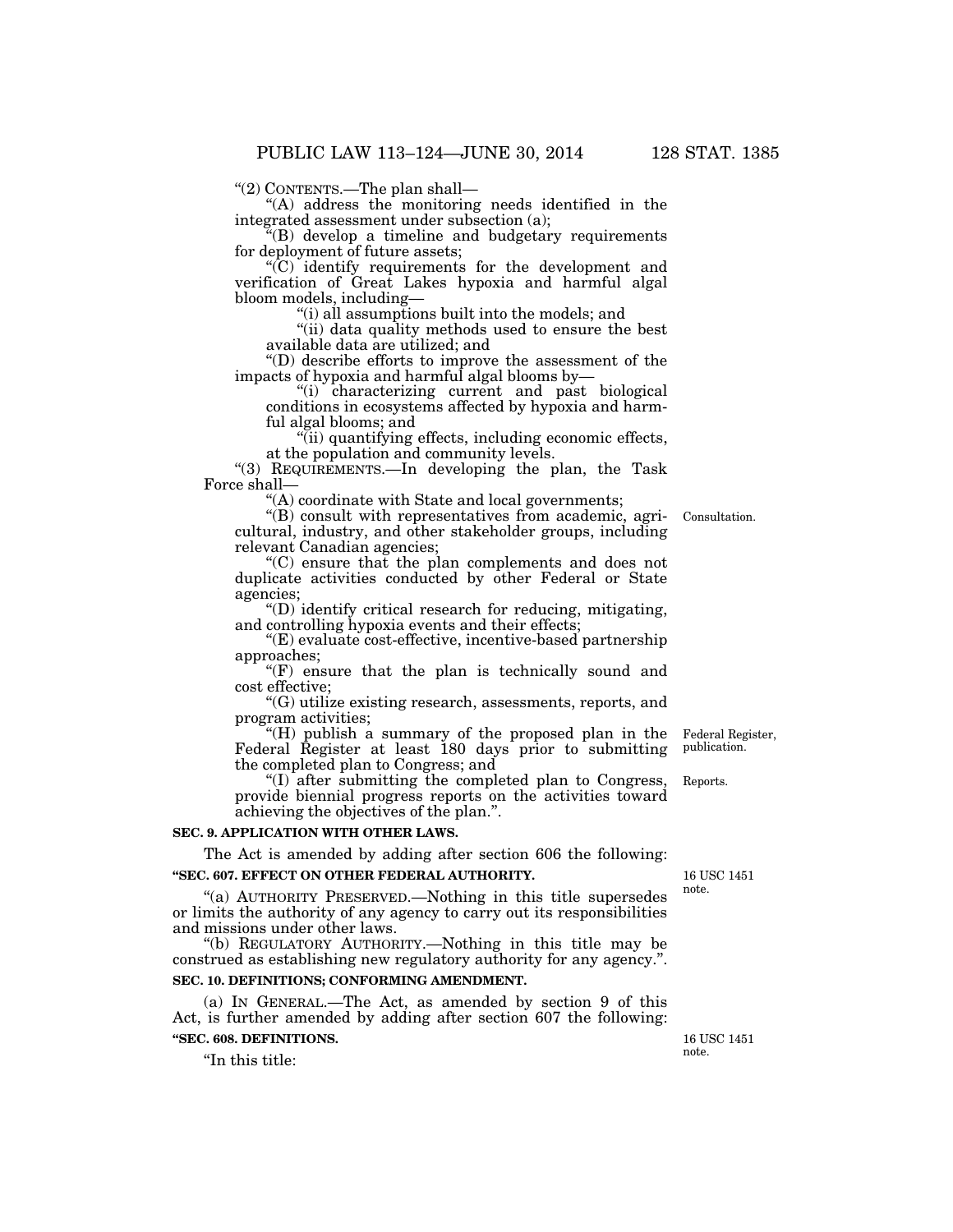"(1) ACTION STRATEGY.—The term 'Action Strategy' means the comprehensive research plan and action strategy established under section 603B.

''(2) ADMINISTRATOR.—The term 'Administrator' means the Administrator of the Environmental Protection Agency.

"(3) HARMFUL ALGAL BLOOM.—The term harmful algal bloom' means marine and freshwater phytoplankton that proliferate to high concentrations, resulting in nuisance conditions or harmful impacts on marine and aquatic ecosystems, coastal communities, and human health through the production of toxic compounds or other biological, chemical, and physical impacts of the algae outbreak.

"(4) HYPOXIA.—The term 'hypoxia' means a condition where low dissolved oxygen in aquatic systems causes stress or death to resident organisms.

"(5) PROGRAM.—The term 'Program' means the national harmful algal bloom and hypoxia program established under section 603A.

"(6) STATE.—The term 'State' means each of the several States of the United States, the District of Columbia, the Commonwealth of Puerto Rico, the Virgin Islands, Guam, American Samoa, the Commonwealth of the Northern Mariana Islands, any other territory or possession of the United States, and any Indian tribe.

" $(7)$  TASK FORCE.—The term 'Task Force' means the Inter-Agency Task Force on Harmful Algal Blooms and Hypoxia under section 603(a).

''(8) UNDER SECRETARY.—The term 'Under Secretary' means the Under Secretary of Commerce for Oceans and Atmosphere.

''(9) UNITED STATES COASTAL WATERS.—The term 'United States coastal waters' includes the Great Lakes.''.

(b) CONFORMING AMENDMENT.—Section 603(a) is amended by striking "(hereinafter referred to as the 'Task Force')".

### **SEC. 11. AUTHORIZATION OF APPROPRIATIONS.**

The Act is further amended by adding after section 608 the following:

## **''SEC. 609. AUTHORIZATION OF APPROPRIATIONS.**

''(a) IN GENERAL.—There is authorized to be appropriated to the Under Secretary to carry out sections 603A and 603B \$20,500,000 for each of fiscal years 2014 through 2018.

''(b) EXTRAMURAL RESEARCH ACTIVITIES.—The Under Secretary shall ensure that a substantial portion of funds appropriated pursuant to subsection (a) that are used for research purposes are allocated to extramural research activities. For each fiscal year, the Under Secretary shall publish a list of all grant recipients and

16 USC 1451 note.

16 USC 1451 note.

Publication. Lists.